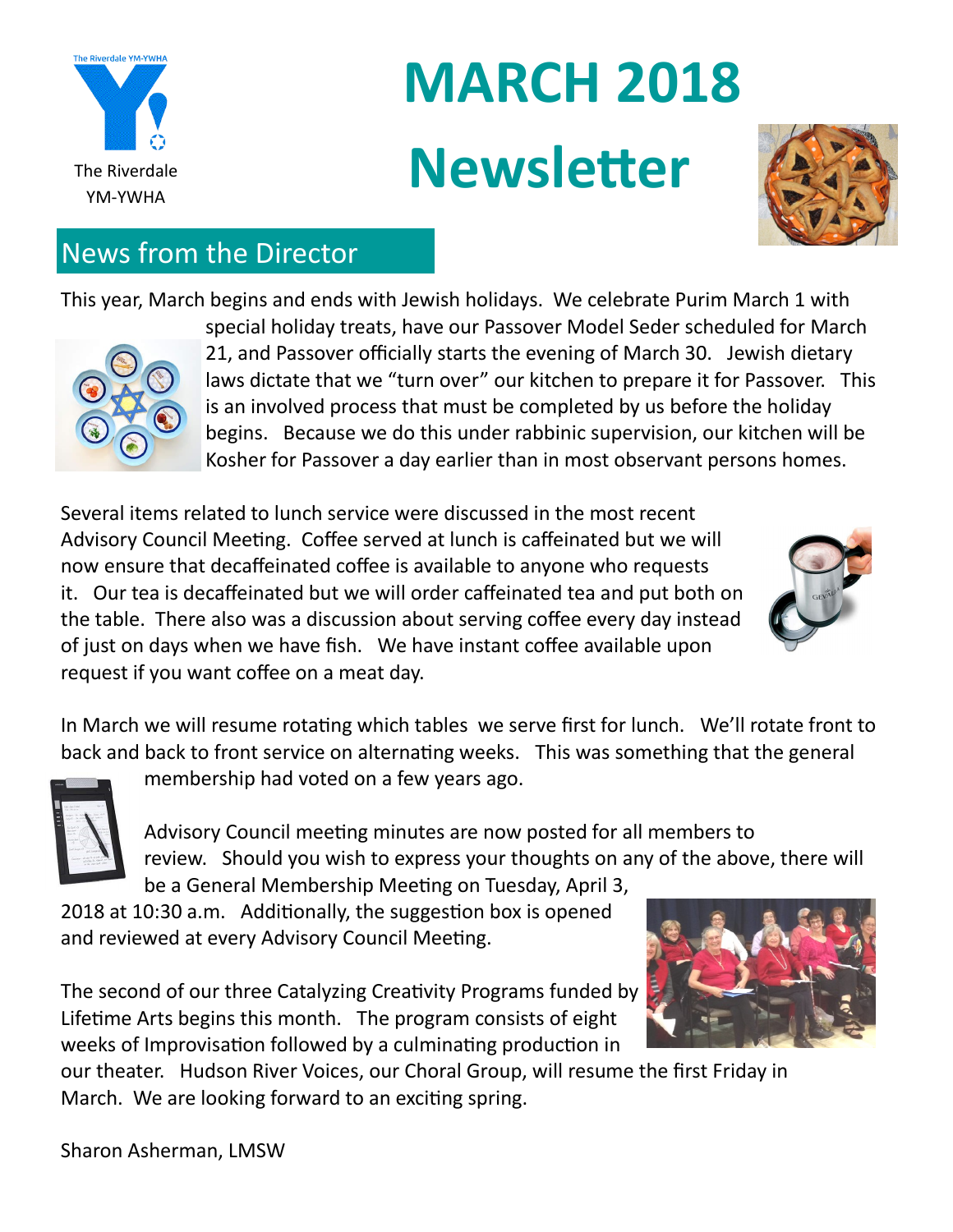## **New and Noteworthy at the Center**

Thursday, March1: 10:00 am **Documentary:** *Aida's Secrets:* This moving documentary chronicles the reunion of two brothers born in the same refugee camp in post war Germany. With Izak Sagi, Shep Shell

Thursday, March 1: 1:00 pm **Concert:** *From The Old Country Until Now.* Mix of Jewish Music thru the Ages. Howard Leshaw on Clarinet with Piano accompaniment will play Klezmer Music. Sponsored by a generous donation from the family of former Senior Center Member, Mrs. Ray Levine.

Tuesday, March 6: 10:30 am **Lecture:** *Staying Safe in Your Daily Life.* Accepting and making physical and mental adaptations will enable you to live more safely. Presented by Roslyn Rothstein, Lecturer & Former Director of Residence Services at the Esplanade Senior Residence in White Plains

Thursday, March 8: 10:00 am **Group Discussion:** Rabbinical Intern, David A. Schwartz, will lead a focus group on work and retirement. Be prepared to discuss what you enjoy most about this stage of your life, and how this compares with your prior expectations.

Thursday, March 8: 10:30 am **Lecture & Music Clips:** *Italian*  Composer Ottorino *Respighi's The Pines of Rome w*ith Gina Crusco, Music Educator

Thursday, March 8: 10:45 am Free Mobile Health Services Van Sponsored by Senator Jeff Klein

Friday, March 9: 1:00 pm

**Bliss Fit:** Yoga & Dance Combo. Join Performer. Singing Frank Sinatra, Ella Trinity Schmidt as she leads this dance & Yoga class to upbeat music. She is a Certified Transformational Dance & Yoga Instructor

Monday, March 12: 1:00 pm **Menu Meeting:** Help develop upcoming Senior Center menus. With Food Service Manager, Nekiya Edwards and Senior Center Director, Sharon Asherman.

Tuesday, March 13: 10:15 am **Lecture & Slides:** *The Career of One of Hollywood's Legendary's Film Stars, Delores del Rio*. The first major female Latin American crossover star in Hollywood with a career in American films in the 1920s Matalon, Program Coordinator and 1930s. Presented by Pierre Montiel, Film Historian

Tuesday March 13: 11:45am Celebrating our **March members' birthdays**.

Tuesday, March 13- 1:00pm *DANCING : Pre=Spring Jamboree. Gary Lovett will sing and play lively disco, salsa, mer*engue, 40s- 60s music

Wednesday, March 14: 10:30am **Blood Pressure Screening.**  With an RN from The Allen Hospital, New York Presbyterian Medical

Center.

Tuesday, March 20: 10:30 am **Nutrition Lecture:**

*Healthy Eating For Spring.* Presented by Lisa M Ronco, Registered Dietician

Tuesday, March 20: 1:00 pm **Concert:** *Jazz Standards & The American Popular Song Book.* With Danny Bacher, Singer, Saxophonist, Songwriter, & Consummate

Fitzgerald, Louie Armstrong, Cole Porter, Irving Berlin, Johnny Mercer, & more. Sponsored by a generous donation from the family of former Senior Center Member, Mrs. Ray Levine Family.

Wednesday, March 21: 11:30 am **Passover Model Seder**. See page 4 for details

Wednesday, March 21: 1:15 pm **Historical Trivia:** With Aaron Goldman, Senior Center Member

Thursday, March 22: 10:30 am Poetry Circle*:* Please bring in your favorite poems that you've written to share with us. Facilitated by Vicki

Friday, March 23: 10:00 am **DVD**: *Loving Vincent* This animated indie drama recounts the life and last days of tormented Dutch artist, Vincent Van Gogh. 1hr., 35 min. Produced outside the major independent film studio system.

Sunday, March 25: 9:00 a 10:00 Documentary Welcome To Kutsher's , The Last Catskills Resort

10:00 Housewares Jewelry, Accessories & More on sale at our Boutique 1:00 Dancing With Juan Ortega Oldies Motown, Latin, And More. Monday, March 26: 1:00 pm Interactive Presentation: Ageism How America thinks about older adults and what we can do about it with Aliza Lichtman, SW Intern

Tuesday, March 27: 10:30 am **Lecture:** *Making Lemonade :* How writers transform difficult experiences into beautiful art In analysis of selected works of Poetry, Memoir, & Short Fiction. Presented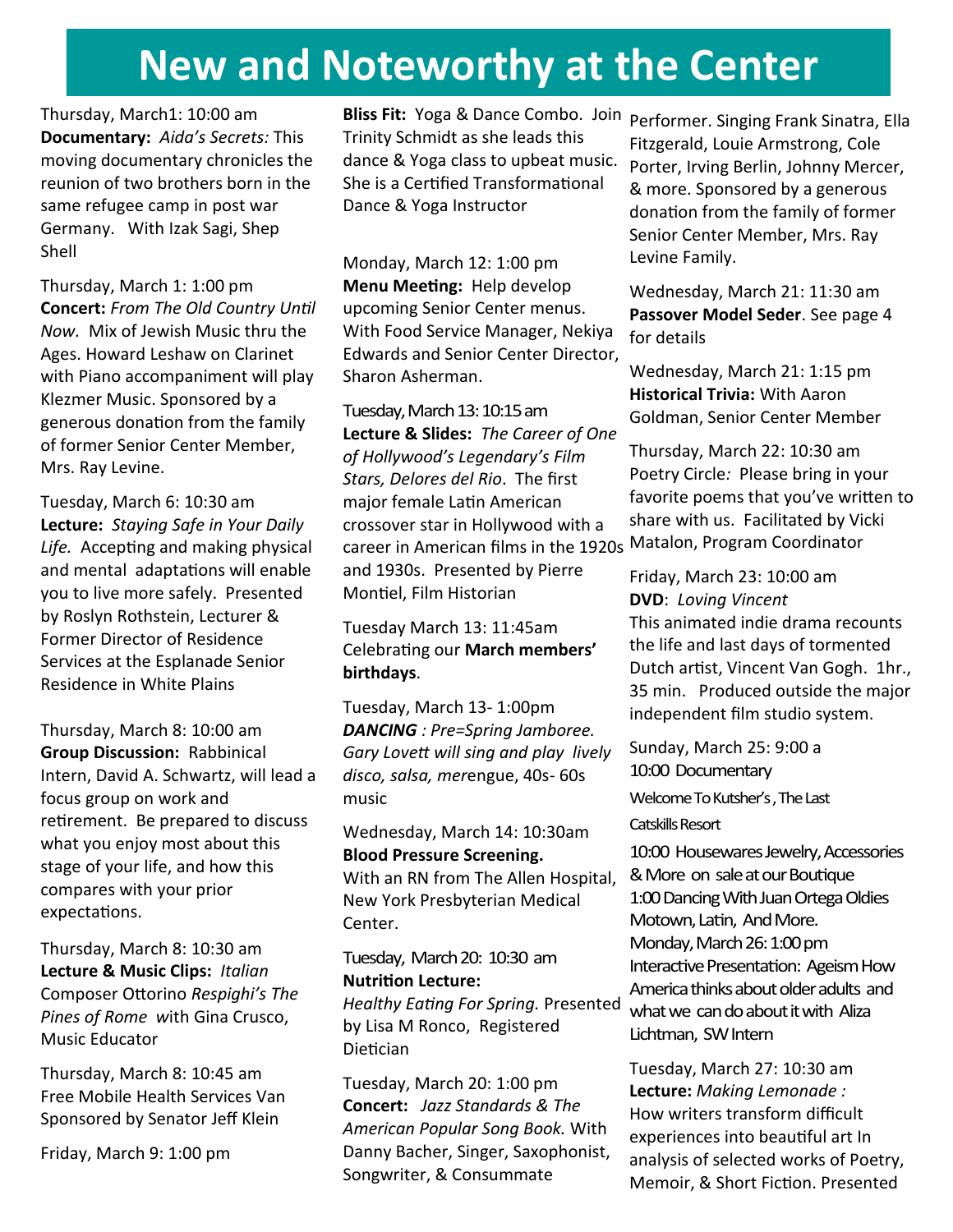

## **A NOTE FROM THE SOCIAL WORKER**

### Pat O'Malley, LMSW

There are a few days in March that we can really appreciate. On 3/11, daylight savings time begins bringing us more daylight hours. Set your clocks **ahead** one hour**.** Spring begins on 3/20. I can hardly wait for the first crocuses to show and Robin Red Breast to make an appearance.

During this month when Irish heritage is celebrated (on March 17) I wish you an Irish blessing:

 "May good luck be your friend in all that you do And may trouble be always a stranger to you."

Some people are inquiring about the **SCHE** (Senior Citizen Homeowner's Exemption) benefit for seniors who own one, two or three family homes, condominiums or cooperative apartments. The **deadline for applying is** March 15<sup>th</sup>. Many management offices are providing information and application forms to their owners. If you qualify, the benefit will be added to your account beginning July 1, 2018. You must be age 65 by December 31, 2018 and have a combined annual income of \$58,399.00. If you are already receiving the

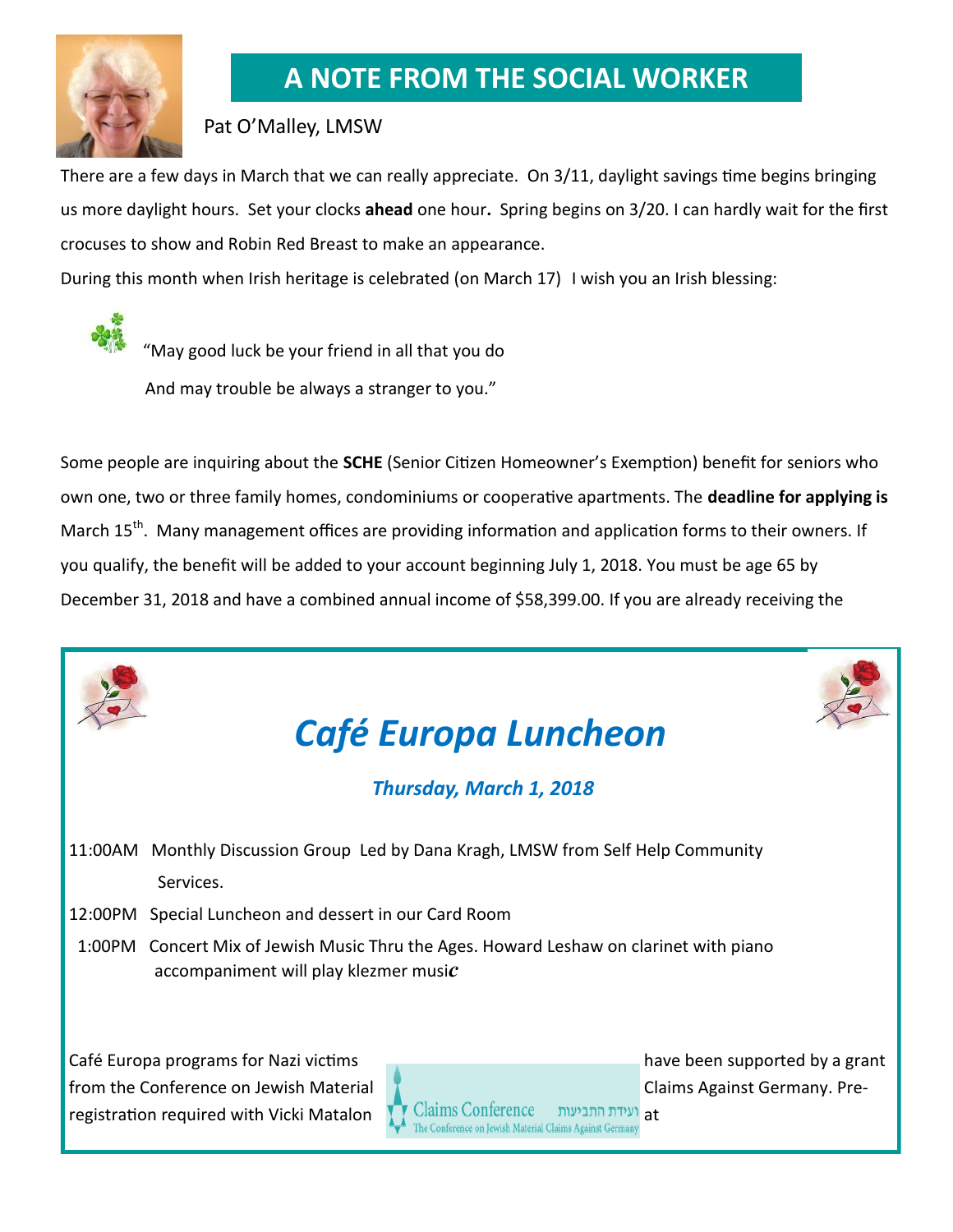### **NEW WEEKLY CLASSES AT THE CENTER**

#### MODELING CLAY WORKSHOP

Modeling Clay Workshop participants will make a variety of small items such as little sculptures, jewelry, and miniature foods that are simply baked in our oven and taken home

after each class. Great for gifts or mementos. No experience needed. With Michele Brody. Bronx River Center Teaching Artist and Artist in Residence at Wave Hill. March 2, 16, 23, at 10:15 am.

#### IMPROVISATION CLASS 10 SESSIONS

Starts Thursday, Mar 15, 2018. Expand your creativity and confidence though theater games that focus on spontaneity, awareness , and concentration. Facilitated by Professional Actor, Frank Inglasciotta. Frank starred in off Broadway productions and in television and film and has extensive teaching experience. He has a Theater Arts degree in Education. This program is funded by a Catalyzing Creativity Grant from Lifetime Arts, Inc. Pre-registration required and

#### HUDSON RIVER VOICES

Friday, March 2, 2018 Chorus class with Andy Klima, beginning again every Friday, at 10:00 am. Funded by the Su Casa Initiative through the Office of City Councilmember Andrew Cohen in Collaboration with the Bronx

#### TAI CHI FOR ARTHRITIS

Starts April 9, 2018 on Mondays and Fridays from 10:30 am—11:30 am for 8 weeks.

This is an evidence based class taught by Donna Bonn, a certified instructor with QTAC NY. Please let us know if you are interested. Benefits include pain and stiffness relief, improved balance, increased muscular and

## **SIGN UPS/SAVE THE DATE**

#### **LEGAL VAN**

Thursday, March 1, 2018 **New York Legal Assistance (NYLAG) Van.** By appointment only. See Pat O'Malley, LMSW or call her at #

#### **SCAN VAN MAMMOGRAPHY**

Fri, March 30, 2018 8:00am -12noon Project Renewal. Please call 800-564-6868 to

#### **Open Sunday**

**PASSOVER MODEL SEDER:** 

Wednesday, March 21, 2018 Program before Festive Meal. Doors Open 11:30 am. Cost \$6 on advance, day of \$8. Sign up begins week of Feb 19, 2018

*March 25, 2018*

*(Date Changed from March 11, 2018)* 

*We are accepting gently used items for our* 

*Boutique.* 

*No Clothing Please.*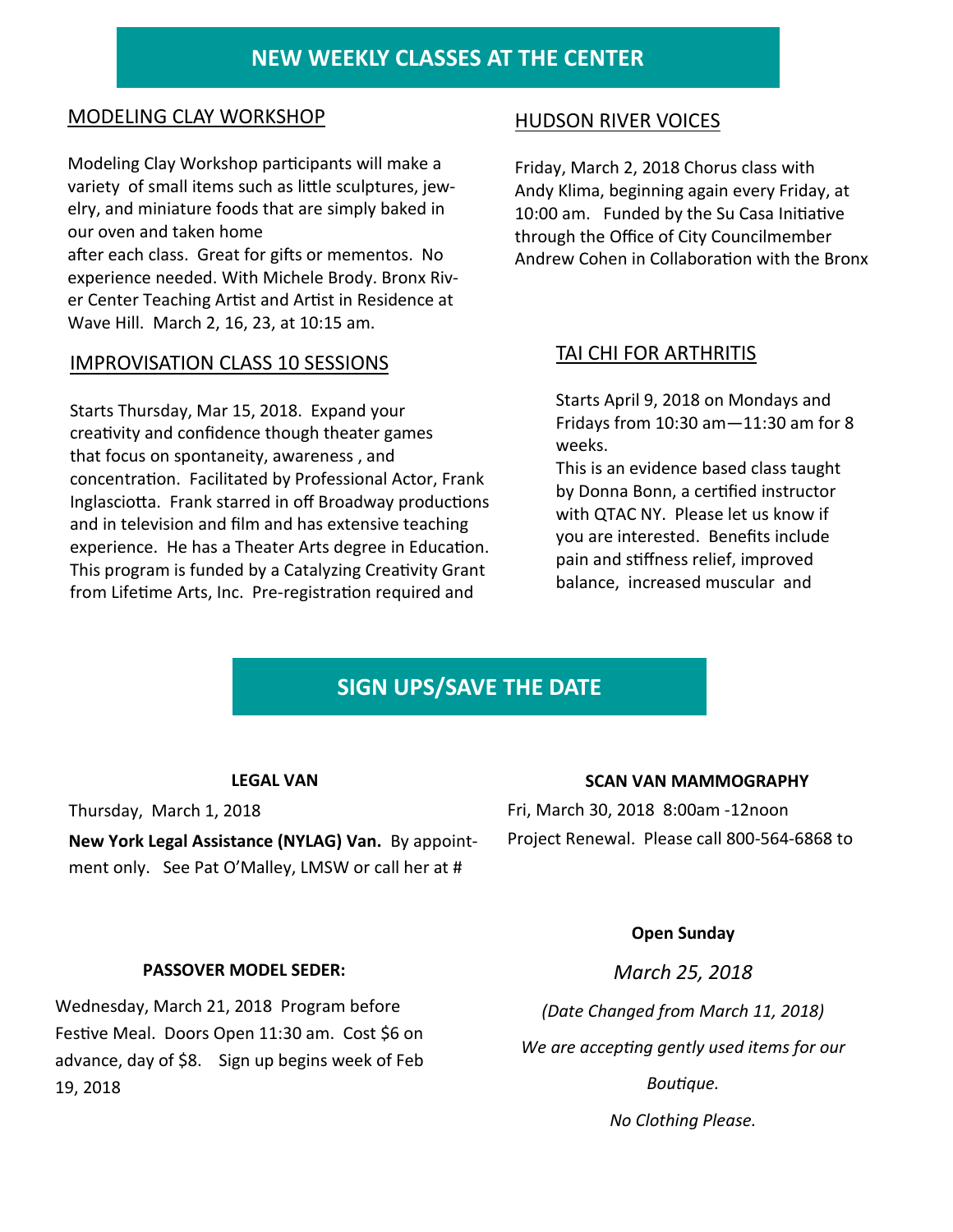# **Donations-Your Dollars at Work**

## Thank You for Your Recent Donations

 **BARBARA NEUMAN:** In memory of her membership, my mother, Yetta Weitsman, bequeathed a contribution for all the wonderful programs offered at the Center.

**WINNIE BERRIOS:** Thank you for the classes at our Senior Center.

Donations help support the programs and services of the Senior Center. Checks can be made payable to the Riverdale Y Senior Center and given to Sharon or Toby.

For Information on planned giving, or to make a legacy donation, please contact Rick Lund 718-548-8200 X233.

## **RIVERDALE Y BUS TRANSPORTATION**

Door to door round trip service to the Y is \$4.50 (\$2.25 suggested contribution

each way). If you wish to be picked up on a specific day call (718) 548-8200, ext.**225** before 8:00 AM and leave a voice message with your name, pick up address, and phone number. Our drivers will call back when they are ready to pick you up.



## **UPCOMING ACTIVITY: SENIOR CENTER PICNIC!**

We're planning a Senior Center Picnic for June 18, 2018 (rain date June 20th) We'll grill hot dogs and hamburgers and chicken for lunch, and enjoy entertainment and a variety of activities in the summer sunshine at Henry Kaufmann Campground, in Pearl River! Thanks to the efforts of our Gala Committee, the majority of the costs will be financed by our Fundraising Account, with only a nominal cost to members. Stay tuned for further details about fun in the sun.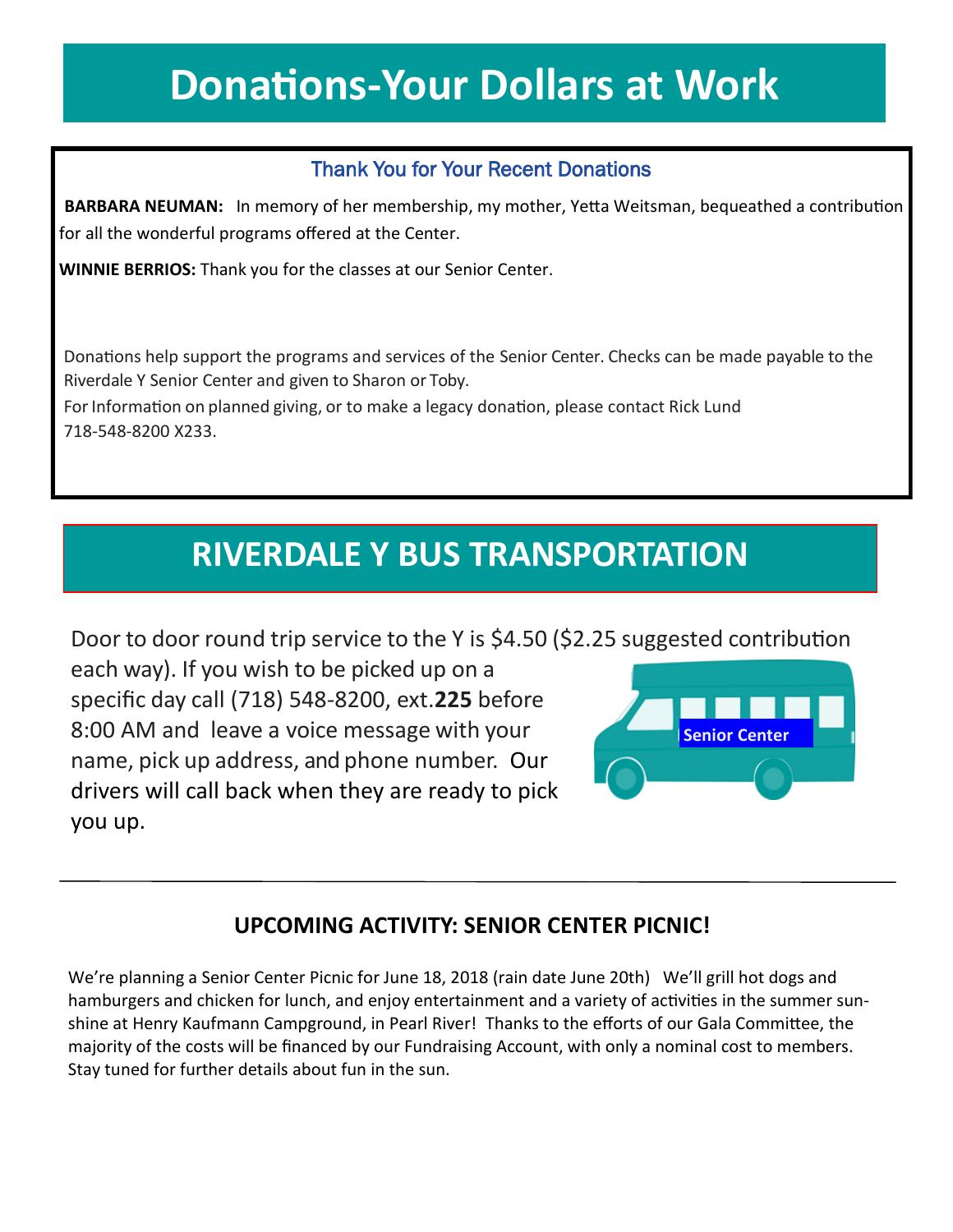## **SENIORS ON THE MOVE**

Advance registration is required for all trips and special events. Trips are in the Center's passenger van unless otherwise noted. Popular trips may require last minute transportation changes including the use of a school bus. If you have special needs regarding transportation, please alert staff when you register. Registration is at the Welcome Desk or call Vicki at (718) 548-8200 X204.

**SEE A MOVIE AT BOW TIE BRONXVILLE CINEMA**: Movie listing are available one week before the trip. Tuesday, March 6, 2018, Cost \$15. Leave Y at 12:30 pm Returning Approx. 4:30/5:00 pm.

#### **COOPER HEWITT, SMITHSONIAN DESIGN MUSEUM, IN NEW YORK:** Thursday, March 15, 2018.

We'll visit three new exhibits. *Jewelry of Ideas* features nearly 150 brooches, necklaces, bracelets, and rings created by many of the field's most experimental designers, from Europe, Asia, Australia, and North America. The exhibit traces the evolution of Jewelry up to the avant-garde developments of the 1950s through to the most recent innovations. In the *Models and Prototypes Gallery*  rotating installations provide insights into the important role of models in the design process. The current exhibit showcases the exceptional models of



staircases. The *Access and Ability Exhibit* showcases seventy innovative designs that demonstrate how users and designers are expanding and adapting accessible products and solutions in ways previously unimaginable. Early Bird Pricing \$30; After March 1, \$35 Leaving Y 12:30 pm returning 5:30.

#### **TCM CLASSIC FILM COACH BUS TOUR**: Thursday, April 12, 2018

TCM Classic Film Tour is a new sightseeing bus tour of New York City, developed by Turner Classic Movies and On Location Tours, providing an insider's view of movie locations and history. See the real life set of dozens of classic movies from the 1930's through the 1990's. All tour guides are local actors who share insider info about filming in NYC. See locations from Breakfast at Tiffanys, You've Got Mail, Seven Year Itch, Rosemary's Baby, Manhattan, and more. Admire top NY attractions, including the Empire State Building, Central Park, and Grand Central Terminal and more. Learn trivia and how NYC has changed since movie classics were filmed. Our Y passenger van will bring us to West 51st and Broadway where we will meet our shared coach bus. The tour begins at 10:30am sharp! We'll leave the Y at 8:30 a.m. to allow time for traffic. Shop for souvenirs in the Times Square area if time permits before departure. The coach bus tour is three hours and we plan to return to the Y around 4:00. Rest rooms on bus. Early Bird price \$55; Price increases to \$60 after March 26th, 2018. Bagged lunch provided

#### **LYNDHURST MANSION GUIDED TOUR:** Wednesday, April, 25th, 2018

Lyndhurst Mansion is a Gothic revival country house that sits in its own 67 acre park beside the Hudson River in Tarrytown, NY. It was originally designed in 1838 by American architect Alexander Jackson Davis for former NYC Mayor William Paulding. Its noteworthy occupants included Railroad Tycoon Jay Gould, Merchant George Merritt, and William Paulding. We will see 19 decorated rooms on 2 floors. Only the 1st floor is wheelchair accessible; steps lead to the 2nd floor Vast collection of art. Antiques and furniture have remained largely intact. Varied collection of European paintings. Large stained glass windows.

There are expansive grounds and out buildings that are a fine example of 19th century landscape design and historic architecture. Sweeping lawns accented with shrubs and specimen trees will be visited after the tour on our own. Our passenger van departs the Y at 12:30pm and returns to the Y at 4:30pm. Early Bird Price \$35; Price increases to \$40 after April 10th. Early lunch at 11:30am for trip goers is not included in the trip price. Suggested contribution for lunch applies.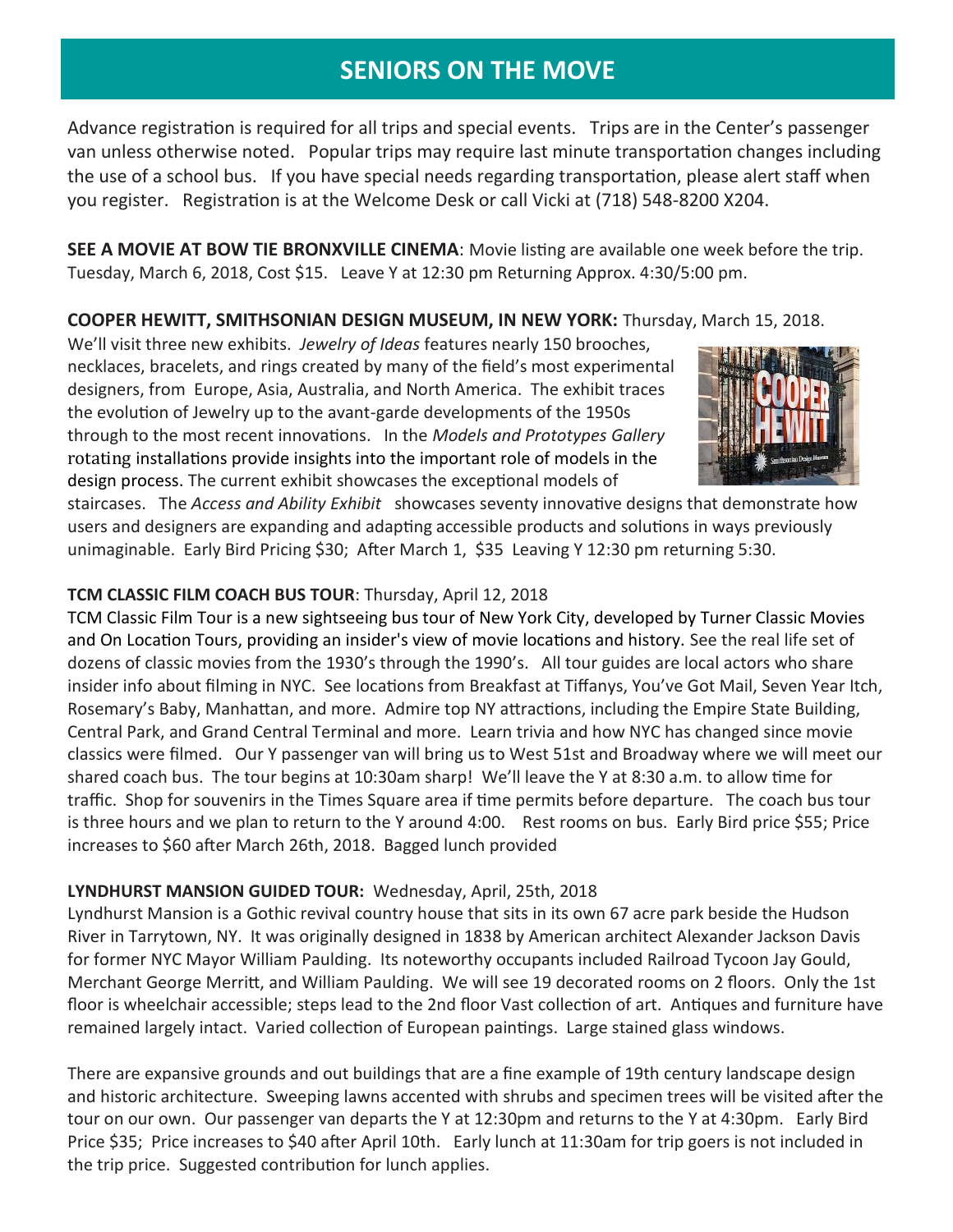# MARCH MENU

| <b>MONDAY</b>                                                                                    | <b>TUESDAY</b>                                                                                         | <b>WEDNESDAY</b>                                                                                                                                                                                                       | <b>THURSDAY</b>                                                                                                 | <b>FRIDAY</b>                                                                                                    |
|--------------------------------------------------------------------------------------------------|--------------------------------------------------------------------------------------------------------|------------------------------------------------------------------------------------------------------------------------------------------------------------------------------------------------------------------------|-----------------------------------------------------------------------------------------------------------------|------------------------------------------------------------------------------------------------------------------|
|                                                                                                  |                                                                                                        |                                                                                                                                                                                                                        | $\mathbf{1}$<br><b>BAKED FISH</b><br><b>Yellow Rice</b><br>California Blend<br>Apples                           | 2<br><b>OVEN FRIED</b><br><b>CHICKEN</b><br>Sweet Noodle<br>Kugel<br><b>Green Beans</b><br><b>Fruit Cocktail</b> |
| 5<br><b>TURKEY</b><br><b>DRUMSTICKS</b><br><b>ORZO Pasta</b><br><b>Brussel Sprouts</b><br>Apples | 6<br><b>BAKED FISH</b><br><b>Roasted Red</b><br>Potatoes<br><b>Mixed Vegetables</b><br>Pineapple Fresh | 7<br><b>ARROZ CON POLLO</b><br><b>CHICKEN BREAST</b><br><b>Yellow Rice</b><br>Peas and Carrots<br><b>Bananas</b>                                                                                                       | 8<br><b>BAKED ZITI WITH</b><br><b>MEAT SAUCE</b><br><b>Garlic Bread</b><br>Penne<br>Garden Salad<br>Apples      | 9<br><b>BAKED CHICKEN</b><br><b>Baked Potatoes</b><br><b>Broccoli</b><br>Oranges                                 |
| 12<br><b>BBQ CHICKEN</b><br><b>Brown Rice</b><br><b>Collard Greens</b><br>Oranges                | 13<br><b>BAKED SALMON</b><br>Couscous<br>Red Broz pli<br>Apple                                         | 14<br><b>MEATBALLS</b><br><b>Mashed Potatoes</b><br><b>Baby Carrots</b><br><b>Fruit Cocktail</b>                                                                                                                       | 15<br><b>TUNA FISH SALAD</b><br><b>Garlic Bread</b><br>Garden Salad<br><b>Bananas</b>                           | 16<br><b>ROAST CHICKEN</b><br><b>Bowties Pasta with</b><br>Kasha<br><b>Green Beans</b><br>Oranges                |
| 19<br><b>BAKED FISH</b><br>Couscous w/<br>Mushroom &<br>Onions<br>Spinach<br>Apples              | 20<br><b>BBQ CHICKEN</b><br><b>Roasted Red</b><br>Potatoes<br>Zucchini<br>Oranges                      | <b>21 SPECIAL SEDER</b><br><b>MEAL</b><br><b>BRISKET</b><br><b>GEFILTE FISH</b><br><b>PLATTER</b><br><b>MATZAH BALL SOUP</b><br><b>EGG MATZAH</b><br><b>SWEET POTATOES</b><br><b>ROASTD</b><br><b>SPRING VEGETABLE</b> | 22<br><b>MEAT LOAF</b><br><b>Noodles</b><br>Carrots<br><b>Bananas</b>                                           | 23<br><b>BAKED CHICKEN</b><br><b>Roasted YAMS</b><br><b>Brussel Sprouts</b><br>Watermelon                        |
| 26<br><b>HAMBURGERS</b><br><b>Roasted Sweet</b><br><b>Potatoes Fries</b><br><b>Bananas</b>       | 27<br><b>BEEF STEW</b><br><b>Brown Rice</b><br><b>Baby Carrots</b><br>Grapes                           | 28<br><b>CHICKEN CUTLET PLAT-</b><br><b>TER</b><br>Orzo Pasta<br>Broccoli<br>Apples                                                                                                                                    | 29<br><b>LEMON BAKED</b><br><b>FISH</b><br><b>Roasted Potatoes</b><br>California Blend<br><b>Canned Peaches</b> | 30<br><b>ROASTED CHICKEN</b><br><b>Baked Yams</b><br><b>Collard Greens</b><br><b>Fruit Cocktail</b>              |
| The Senior Center will be Kosher for Passover Starting Thursday March 29,                        |                                                                                                        |                                                                                                                                                                                                                        |                                                                                                                 |                                                                                                                  |
|                                                                                                  |                                                                                                        | MENU SUBJECT TO CHANGE WITHOUT PRIOR NOTICE<br>Funded by the New York City Department for the Aging and your contributions.                                                                                            |                                                                                                                 |                                                                                                                  |